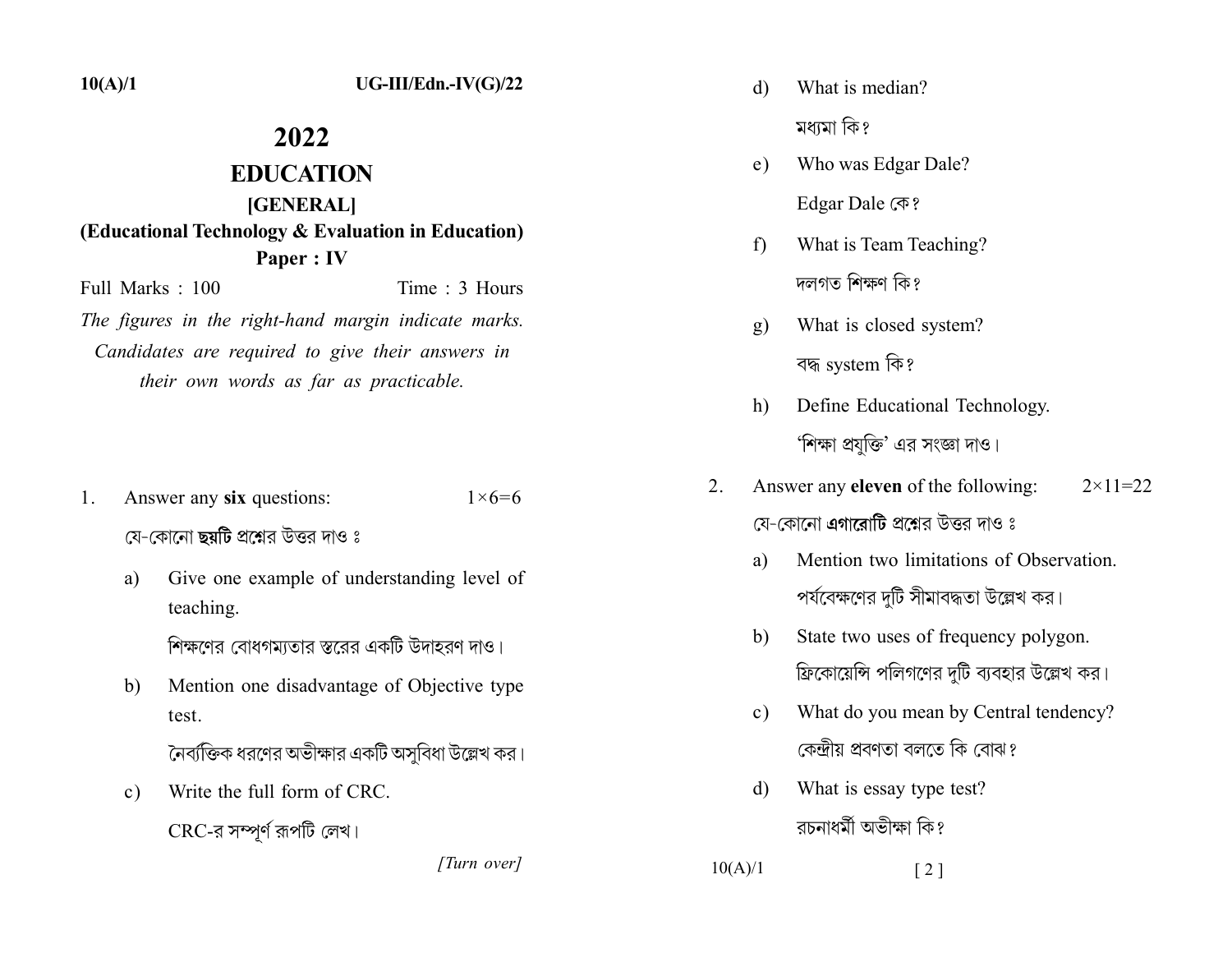- State two scope of evaluation.  $e)$ মূল্যায়নের দুটি পরিধি উল্লেখ কর।
- What is Validity?  $f$ যথাৰ্থতা কি?
- State two importance of graphical  $g)$ representation of data.

লেখচিত্রের মাধ্যমে তথ্যের উপস্থাপনের দটি গুরুত্ব উল্লেখ কর।

- State two importance of Statistics in h) Education. শিক্ষায় পরিসংখ্যানের দুটি গুরুত্ব উল্লেখ কর।
- Define formative evaluation.  $\mathbf{i}$ গঠনমূলক মূল্যায়নের সংজ্ঞা দাও।
- $\overline{1}$ State the two demerits of audio media in education

শিক্ষায় শ্রবণনির্ভর মাধ্যম (audio media)-এর দুটি অসবিধা উল্লেখ কর।

- What is Memory level of teaching?  $\bf k$ স্মতিনির্ভর শিক্ষণ বলতে কি বোঝায়?
- $\left| \right|$ What is Programme Instruction? প্ৰোগ্ৰাম ইনস্টাকশন কি?

 $\lceil 3 \rceil$ 

 $10(A)/1$ 

[Turn over]

Define Histogram.  $m)$ হিস্টোগ্রামের সংজ্ঞা দাও।

- Answer any **seven** of the following:  $3<sub>1</sub>$  $6 \times 7 = 42$ যে-কোনো সাতটি প্রশ্নের উত্তর দাও ঃ
	- Mention the importance of computer in a) Education.

শিক্ষাত্বরে কম্পিউটারের গুরুত্ব উল্লেখ কর।

- Explain the types of educational technology.  $b)$ শিক্ষাগত প্রযুক্তিবিদ্যার ধরণ ব্যাখ্যা কর।
- State the procedure of seminar.  $c)$ সেমিনারের পদ্ধতি উল্লেখ কর।
- Write five characteristics of formative d) evaluation.

গঠনমূলক মূল্যায়নের পাঁচটি বৈশিষ্ট্য লেখ।

Calculate the mean and median from the  $e)$ following data:

নীচের পরিসংখ্যান থেকে গড় ও মধ্যমা নির্ণয় কর ঃ

6, 12, 9, 7, 8, 4, 3, 12, 12

State the advantage of essay type questions and  $f$ disadvantage of objective type question.

 $[4]$ 

 $10(A)/1$